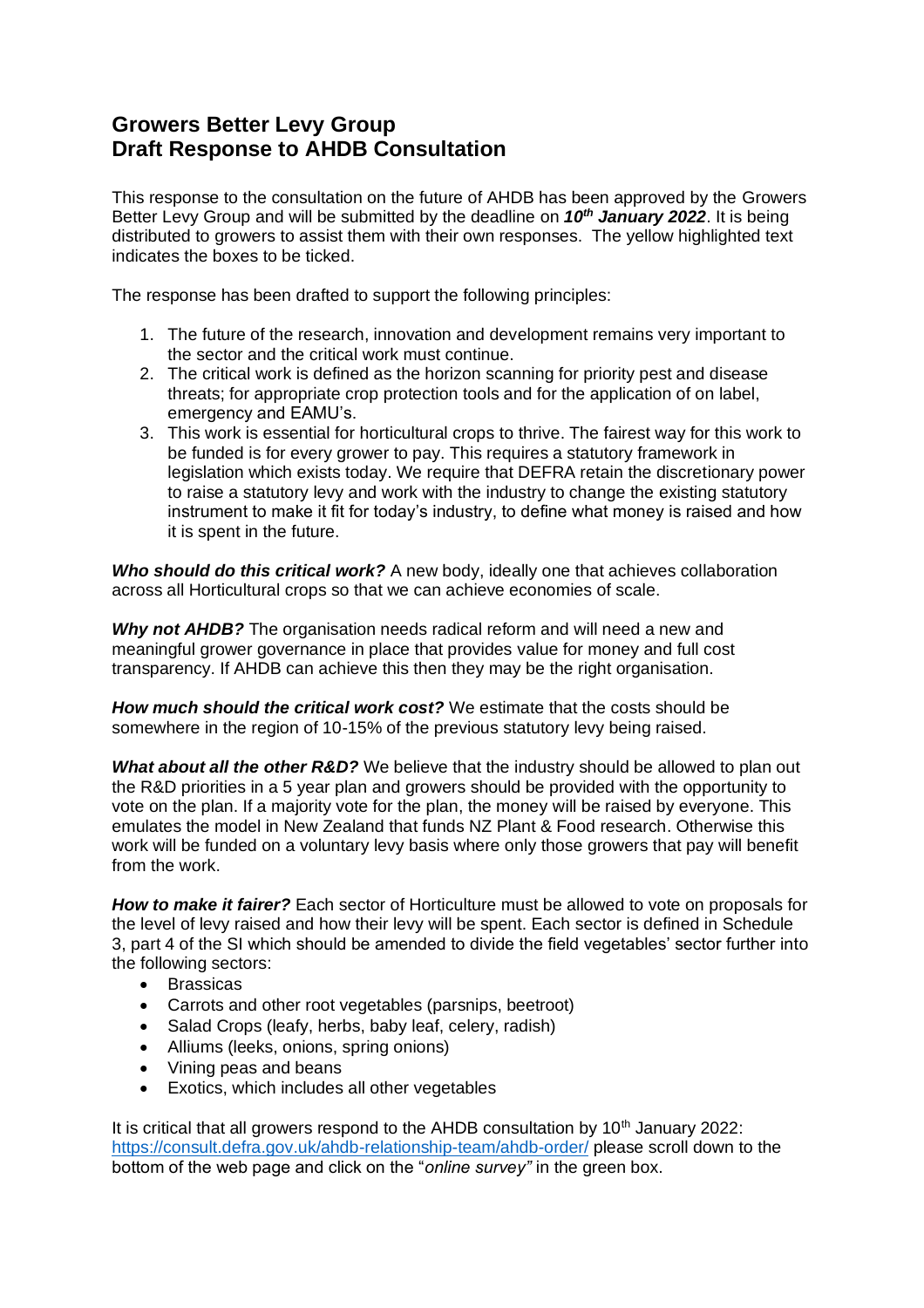# **To be read in conjunction with PDF: "AHDB Full Consultation Document":**

[https://consult.defra.gov.uk/ahdb-relationship-team/ahdb-](https://consult.defra.gov.uk/ahdb-relationship-team/ahdb-order/supporting_documents/Consultation%20on%20changes%20to%20the%20Agriculture%20and%20Horticulture%20Development%20Board%20AHDB%20Order%202008%20%20Final.pdf)

[order/supporting\\_documents/Consultation%20on%20changes%20to%20the%20Agriculture](https://consult.defra.gov.uk/ahdb-relationship-team/ahdb-order/supporting_documents/Consultation%20on%20changes%20to%20the%20Agriculture%20and%20Horticulture%20Development%20Board%20AHDB%20Order%202008%20%20Final.pdf) [%20and%20Horticulture%20Development%20Board%20AHDB%20Order%202008%20%20](https://consult.defra.gov.uk/ahdb-relationship-team/ahdb-order/supporting_documents/Consultation%20on%20changes%20to%20the%20Agriculture%20and%20Horticulture%20Development%20Board%20AHDB%20Order%202008%20%20Final.pdf) [Final.pdf](https://consult.defra.gov.uk/ahdb-relationship-team/ahdb-order/supporting_documents/Consultation%20on%20changes%20to%20the%20Agriculture%20and%20Horticulture%20Development%20Board%20AHDB%20Order%202008%20%20Final.pdf)

- **Q1: Confidentiality**
- **Q2: Name**
- **Q3: Email address**

# **Q4: Please tell us who you are responding as, selecting from the following (please select all options that are relevant to you):**

- Agricultural or horticultural business  $\square$
- Research Organisation  $\square$
- Sector trade body or membership organisation  $\bullet$
- Individual
- Other  $\Box$  (please specify below)
- **Q5: Name of organisation**
- **Q6: Location**
- **Q7: Are you a levy payer**
- **Q8: For which sector do you pay a levy**
- **Q9: Future contact**
- **Q10: Should the AHDB Order be amended to remove the statutory levy in the horticulture sector in Great Britain?**
	- Yes
	- No
	- Not applicable
	- Please provide any comments to support your choice

### **Suggested text:**

The statutory levy for Horticulture should not be removed from the AHDB order 2008. Critical work must continue and the fairest way for this work to be funded is for everyone within that sector to pay. Critical work is defined as the horizon scanning for priority pest and disease threats; for appropriate crop protection tools and for the applications for on label, emergency and EAMU's (extension of authorisation for minor use). Critical work only will demand a much smaller levy than in the past.

The statutory instrument (SI) should be amended to ensure that Defra retains the discretionary power to raise a statutory levy and work with the industry to amend the SI. Growers wish to see this future statutory levy raised into a new grower governed organisation, not AHDB. Growers have lost confidence in AHDB due to: a) diversion of funds by AHDB to non-relevant projects; b) poor value for money; c) lack of budget and cost transparency. Unless and until it is radically reformed, a new grower governed organisation will be required.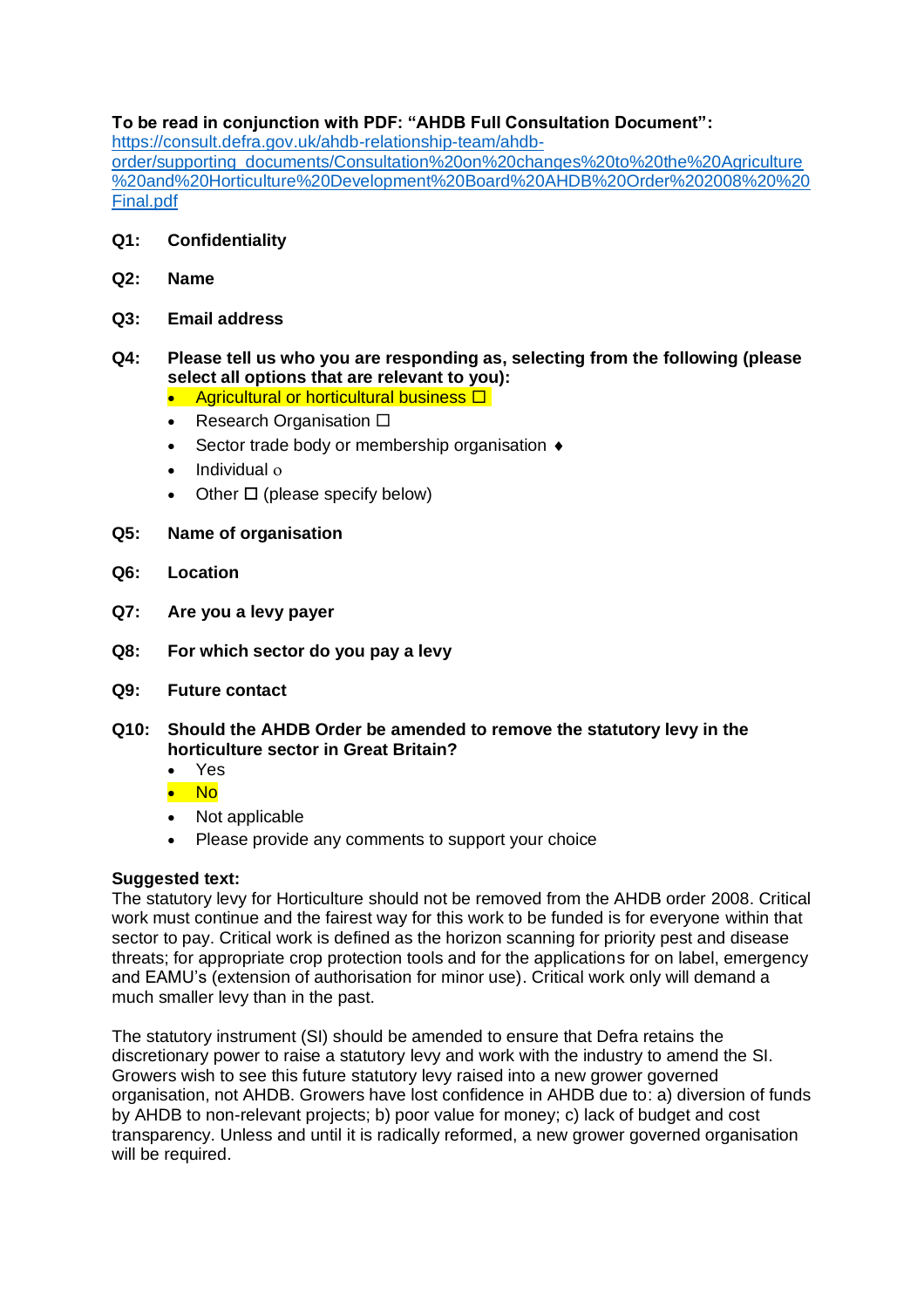Each sector of Horticulture must be allowed to vote on proposals for the level of levy raised and how their levy will be spent. Each sector is defined in Schedule 3, part 4 of the SI which should be amended to divide the field vegetables' sector further into the following sectors:

- Brassicas
- Carrots and other root vegetables (parsnips, beetroot)
- Salad Crops (leafy, herbs, baby leaf, celery, radish)
- Alliums (leeks, onions, spring onions)
- Vining peas and beans
- Exotics, which includes all other vegetables

The SI should allow for each sector of Horticulture to have a 5 year ballot, like other AHDB sectors, to vote on additional high priority R&D project plans. If a majority of growers within a sector vote for the plan then all growers in that sector should pay through a statutory levy.

### **Q11: Should the AHDB Order be amended to remove the statutory levy in the potato sector in Great Britain?**

• Yes

- No
- Not applicable
- Please provide any comments to support your choice

The potato industry has a much higher degree of vertical integration and does not require a statutory levy. Potato growers have lost confidence in AHDB due to: a) diversion of funds by AHDB to non-relevant projects; b) poor value for money; c) lack of budget and cost transparency.

# **Q12: Do you want the AHDB's application service for emergency authorisations and extension of authorisation for minor use of pesticides for the horticulture sector in Great Britain to continue (EA/EAMU application service)?**

- Yes
- No
- Not sure
- Not applicable
- Please provide any comments to support your choice

### **Suggested text:**

The application service for emergency authorisations (EA) and extension of authorisations for minor use (EAMU) crops is a critical service for horticulture. It must continue but not administered by AHDB. Growers have lost confidence in AHDB due to: a) diversion of funds by AHDB to non-relevant projects; b) poor value for money; c) lack of budget and cost transparency. Unless and until it is radically reformed, a new grower governed organisation will be required to oversee the EA and EAMU service.

#### **Q13: If you want the AHDB's application service for emergency authorisations and extension of authorisation for minor use of pesticides for the horticulture sector in Great Britain to continue do you have views and suggestions on how it should be funded? Please provide comments below**.

### **Suggested text:**

Critical work must continue but not administered by AHDB. The fairest way for this work to be funded is for everyone to pay. Critical work is defined as the horizon scanning for priority pest and disease threats; for appropriate crop protection tools and for the applications for on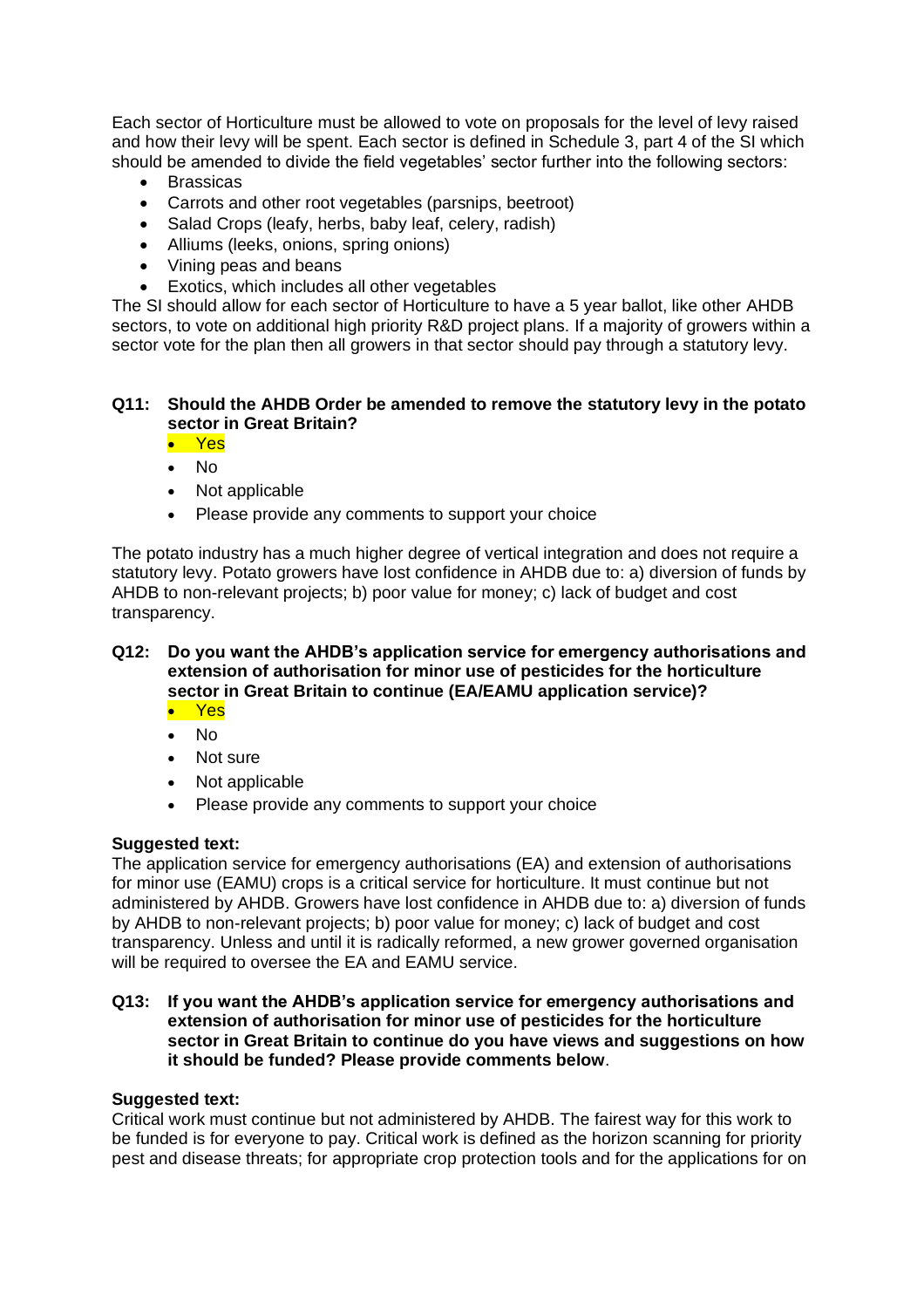label, emergency and EAMU's (extension of authorisation for minor use). Critical work only will demand a much smaller levy than in the past.

The statutory instrument (SI) should be amended to ensure that Defra retains the discretionary power to raise a statutory levy and work with the industry to amend the SI. Growers wish to see this future statutory levy raised into a new grower governed organisation, not AHDB. Growers have lost confidence in AHDB due to: a) diversion of funds by AHDB to non-relevant projects; b) poorly perceived value for money; c) lack of budget and cost transparency. Unless and until it is radically reformed, a new grower governed organisation will be required.

- **Q14: Should the AHDB Order be amended to ensure that levy payers can vote on proposals for how the levy will be spent in their sector at least once every five years?**
	- Yes
	- No
	- Not applicable

Yes, each sector of Horticulture must be allowed to vote on proposals for the level of levy raised and how their levy will be spent. Each sector is defined in Schedule 3, part 4 of the SI which should be amended as per response to Q10 above. The SI should allow for each sector of Horticulture to have a 5 year ballot, like other AHDB sectors, to vote on additional high priority R&D project plans. If a majority of growers vote for the plan then all growers should pay through a statutory levy.

#### **Q15: Should the AHDB Order retain the current provision that a ballot on whether the levy should continue must be held if, within a rolling three-month period, requests for a ballot are received from at least 5% of eligible voters?** • Yes

- No
- 
- Not applicable
- Please provide any comments to support your choice

Please express your personal preference for questions 16, 17 & 18 or select "Not applicable":

**Q16. Should the scope of the AHDB Order be extended to include other agricultural or related industries in the UK so that the AHDB can offer services to them (where requested by industry)?**

- Yes
- $N<sub>0</sub>$
- Not sure
- Not applicable
- **Q17. Should the AHDB Order be amended to clarify that the AHDB can charge for services delivered to any industry in scope of the Order through a commercial agreement?**
	- Yes
	- $N<sub>0</sub>$
	- Not sure
	- Not applicable
	- Please provide any comments to support your choice